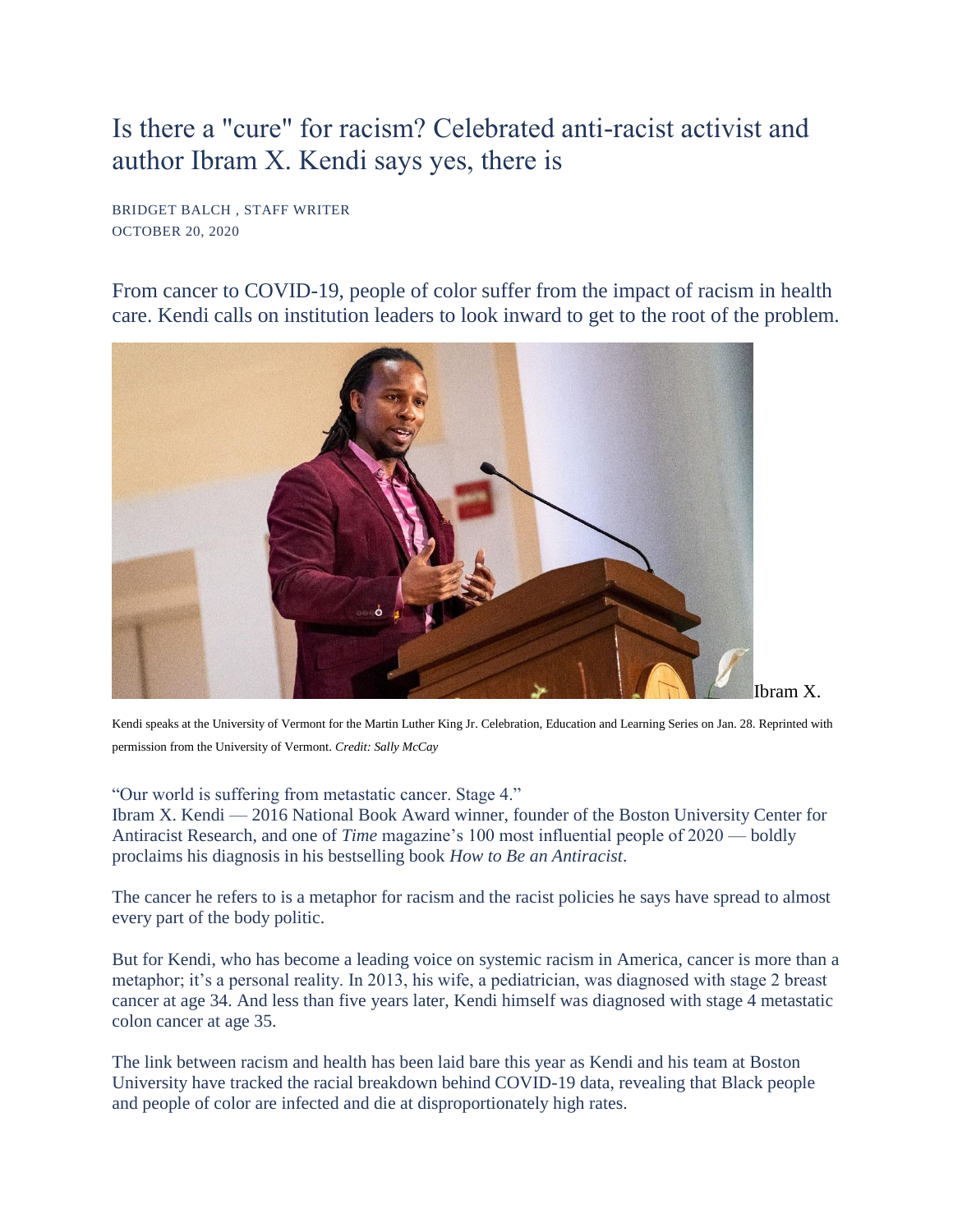But is there a cure for racism?

Kendi will have a candid discussion with AAMC President and CEO David J. Skorton, MD, about how entrenched programs and policies have stood in the way of justice and equity at the AAMC's (Association of American Medical Colleges') annual meeting, [Learn Serve Lead 2020: The Virtual](http://www.cvent.com/events/learn-serve-lead-2020-the-virtual-experience/event-summary-91e0769fce644654802a6a63de8b32d4.aspx?gclid=CjwKCAjwlbr8BRA0EiwAnt4MToRA4t7Xmh8wXm6o8POk4n2MJHipCE7MWfK4aTBim8XAcnsnCWqC4BoCJ3QQAvD_BwE)  [Experience,](http://www.cvent.com/events/learn-serve-lead-2020-the-virtual-experience/event-summary-91e0769fce644654802a6a63de8b32d4.aspx?gclid=CjwKCAjwlbr8BRA0EiwAnt4MToRA4t7Xmh8wXm6o8POk4n2MJHipCE7MWfK4aTBim8XAcnsnCWqC4BoCJ3QQAvD_BwE) on Monday, Nov. 16.

Kendi spoke with *AAMCNews* about his thoughts on how systemic racism and health care are connected and what academic medical institutions can do to change the prognosis.

You've used your own experience with cancer as a metaphor for racism in America. How did you come to make that connection and what are the parallels that stick out to you most?

The parallels include, first, that when I was diagnosed with cancer — when someone came into a room and told me that I had cancer — it was devastating. It hurt me. And I didn't want to believe it. In many ways, when individuals are diagnosed as being racist, it hurts them. They don't want to believe it. But I think what's different with the diagnosis of cancer, an individual does not view the doctor as seeking to hurt them, even though they feel hurt. If anything, they see the doctor as seeking to treat them, heal them. And what if, when we were diagnosed as being racist, we saw those individuals as trying to treat us, rather than attack us? And then, finally, I think when it comes to how we can treat metastatic racism that has literally spread to every part of the body politic — and we know that because we can see the tumor cells of racial inequity everywhere — it's the same way we treat metastatic cancer. So, we can go in and surgically remove the racist policies that are, in effect, leading to those inequities.

We can also flood the body with the chemotherapy of anti-racist policies, which do two things: Either they reduce the size of racial inequities or they can prevent the reoccurrence of racial inequities.



Ibram X. Kendi *Credit: Stephen Voss*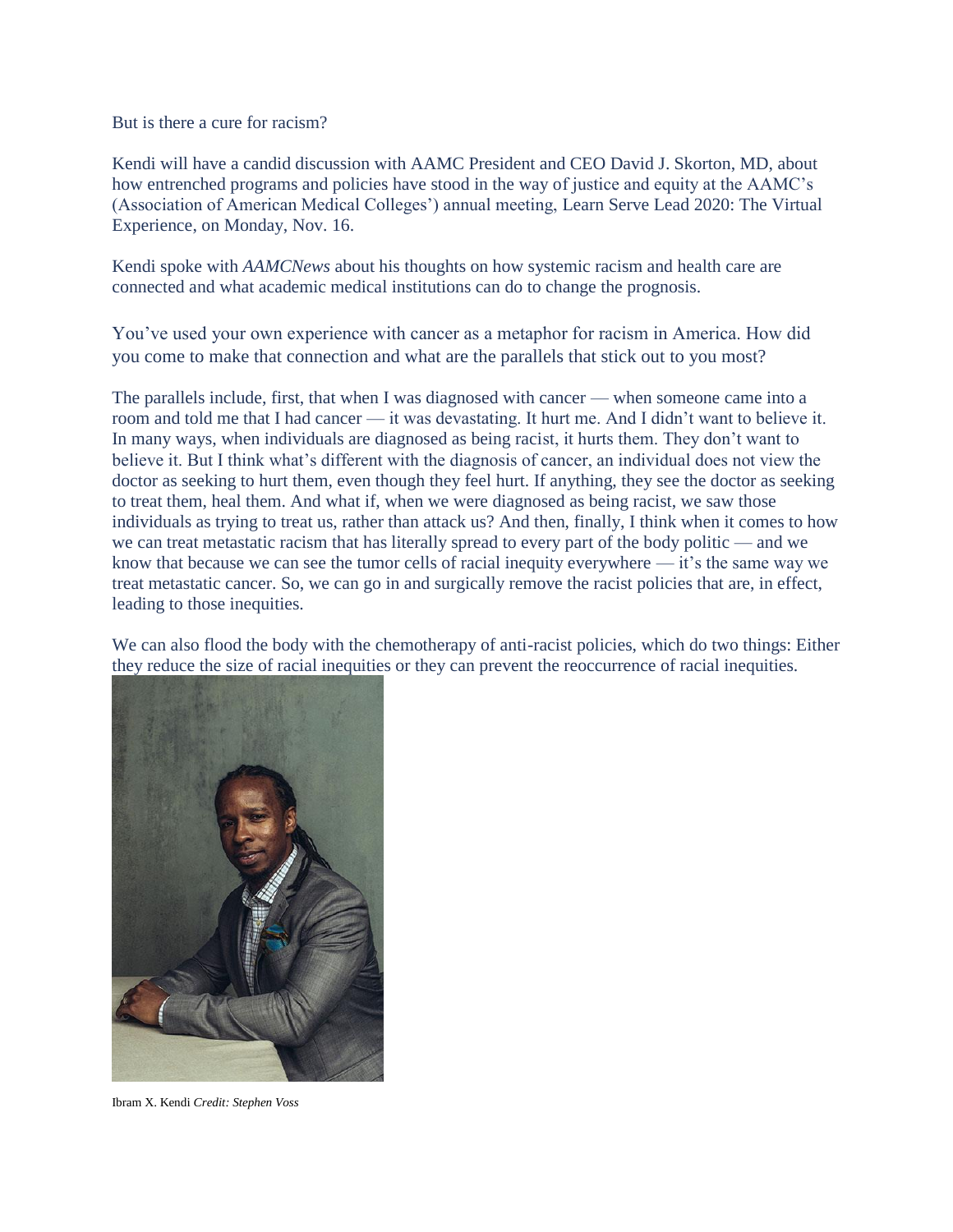Your work with the COVID Racial Data Tracker by the *Atlantic* shows the gross disparities of how COVID-19 is impacting Black people and people of color compared to White people. What does that say about American society and about the health care system here in the United States?

According to the COVID Racial Data Tracker, which is a collaboration between our Center for Antiracist Research and the COVID Tracking Project by the *Atlantic*, nationwide, Black people are dying at 2.4 times the rate of White people, and Latinx and Native American people are also dying at much higher rates than White people. It just goes to show that we have a serious problem here of racial disparities, whether you're talking about COVID or cancer or heart disease, asthma, respiratory disease, and on down the line. That is not because there is something wrong with the behaviors of Black and Brown and Indigenous people. It's because there's something wrong with our society, our health care system — who has access to health insurance, who has access to quality health care, who's more likely to be discriminated against by medical professionals, who has better access to preventative care, who is more likely to live in polluted neighborhoods. We have a serious problem and we need anti-racist policies to solve it.

What role do you think academic medicine has played in systemic racism?

What's fascinating is, among many — though certainly not all — medical researchers and even those who are teaching medical students, there are still widespread beliefs in biological racial distinctions, and that is a basic assumption of too much medical research. If your basic assumption is that there is such thing as a Black disease or that White people have a particular biological makeup that's distinct from Native people, then you're going to ask research questions based on that. You have medical researchers right now asking questions based on these assumptions. For example, they say, "You have these COVID racial disparities, so let me figure out what's distinct about the biological makeup of Black people that's causing them to die at higher rates. Is it because they have bigger noses?" And what happens is that racist questions lead to racist answers.

I think Americans — including, certainly, medical researchers — should read books like *Fatal Invention: How Science, Politics, and Big Business Re-create Race in the Twenty-First Century* by Dorothy E. Roberts, which completely debunks the notion of biological races. For example, take a disease like sickle cell anemia, which is considered to be a Black disease as opposed to a malarial disease. In other words, it is a disease where people in the United States who originate from areas with higher concentrations of malaria are more likely to have the sickle cell: whether that's sub-Saharan Africa, whether that's Southern Europe, whether that's parts of Latin America. So, what happens is, if you believe this is a Black disease, then you're going to miss that Portuguese American who could have sickle cell; you're going to miss that Latin American who could have sickle cell too. I just don't think people realize how much of their medical research and practice is based in racist ideas, and that is leading to malpractice and pseudoscience.

Are there any ways that leaders at these academic medical institutions can be actively anti-racist in the way that they are leading the institutions that are doing this research and treating people in their hospitals?

I am — as many people are — advocating for our medical professionals to racially reflect the people who they are serving, and so anything that the leader can do to diversify the staff — if need be — of their institution is helpful. But I think it's also critically important that institutions are really taking